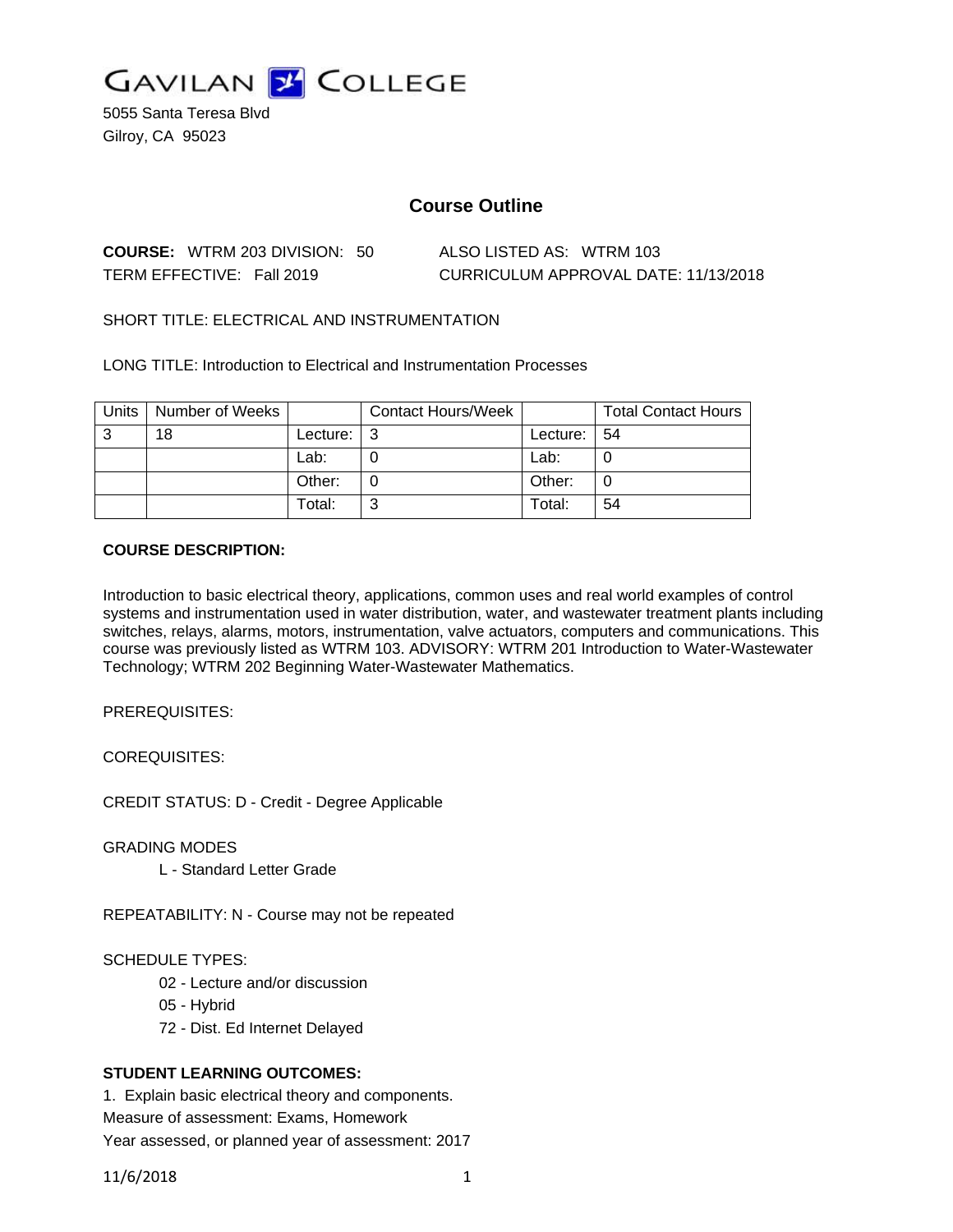Semester: Spring

2. Define basic electrical and instrumentation processes as it relates to the water and wastewater industry.

Measure of assessment: Exams, Homework

Year assessed, or planned year of assessment: 2017

### **CONTENT, STUDENT PERFORMANCE OBJECTIVES, OUT-OF-CLASS ASSIGNMENTS**

Curriculum Approval Date: 11/13/208

12 Hours

Content: Basic Electrical Theory and Components - resistors, capacitors, and inductors.

Student Performance Objectives: Demonstrate basic skills with VOM meters, OHM's law, etc. as they relate to circuit analysis and DC electricity including series circuits, parallel circuits, and passive devices (capacitors,

inductors, and resistors).

12 Hours

Content: AC Electricity. Mid-term Exam.

Student Performance Objectives: Describe AC theory and evaluate AC electrical impact on passive devices and active devices. Outline the basic components of AC electricity.

3 Hours

Content: Pressure Theory.

Student Performance Objectives: Describe the importance of pressure instrumentation and theory as it applies to a water/wastewater utility. Explain the concept of pressure as it relates to electrical and instrumentation processes in the water industry.

#### 3 Hours

Content: Level Theory.

Student Performance Objectives: Discuss level instrumentation and theory as it applies to a water/wastewater utility. Describe the concept of level as it relates to electrical and instrumentation processes in the water industry.

3 Hours

Content: Flow Theory.

Student Performance Objectives: Describe the importance of flow instrumentation and theory as it applies to a water/wastewater utility. Explain the concept of flow as it relates to electrical and instrumentation processes in the water industry.

#### 3 Hours

Content: Temperature and Heat, PH and Viscosity.

Student Performance Objectives: Discuss temperature, and PH instrumentation and theory as it applies to a water/wastewater utility. Outline the concepts of temperature and heat as they relates to electrical and instrumentation processes in the water industry.

### 3 Hours

Content: Actuators and Controllers.

Student Performance Objectives: Describe the type of devices and controllers commonly used in a water/wastewater environment. Explain the concept of actuators and controllers as they relate to electrical and instrumentation processes in the water industry.

3 Hours

Content: Process Control, Calibration Practices, Including PID , Zero and Span.

Student Performance Objectives: Describe the calibration process for instruments and actuators used to control water flow and distribution. Explain the concepts of process control, calibration practices, including PID, zero, and span, as it relates to electrical and instrumentation processes in the water industry.

6 Hours

Content: Introduction to Programmable Logic Controllers.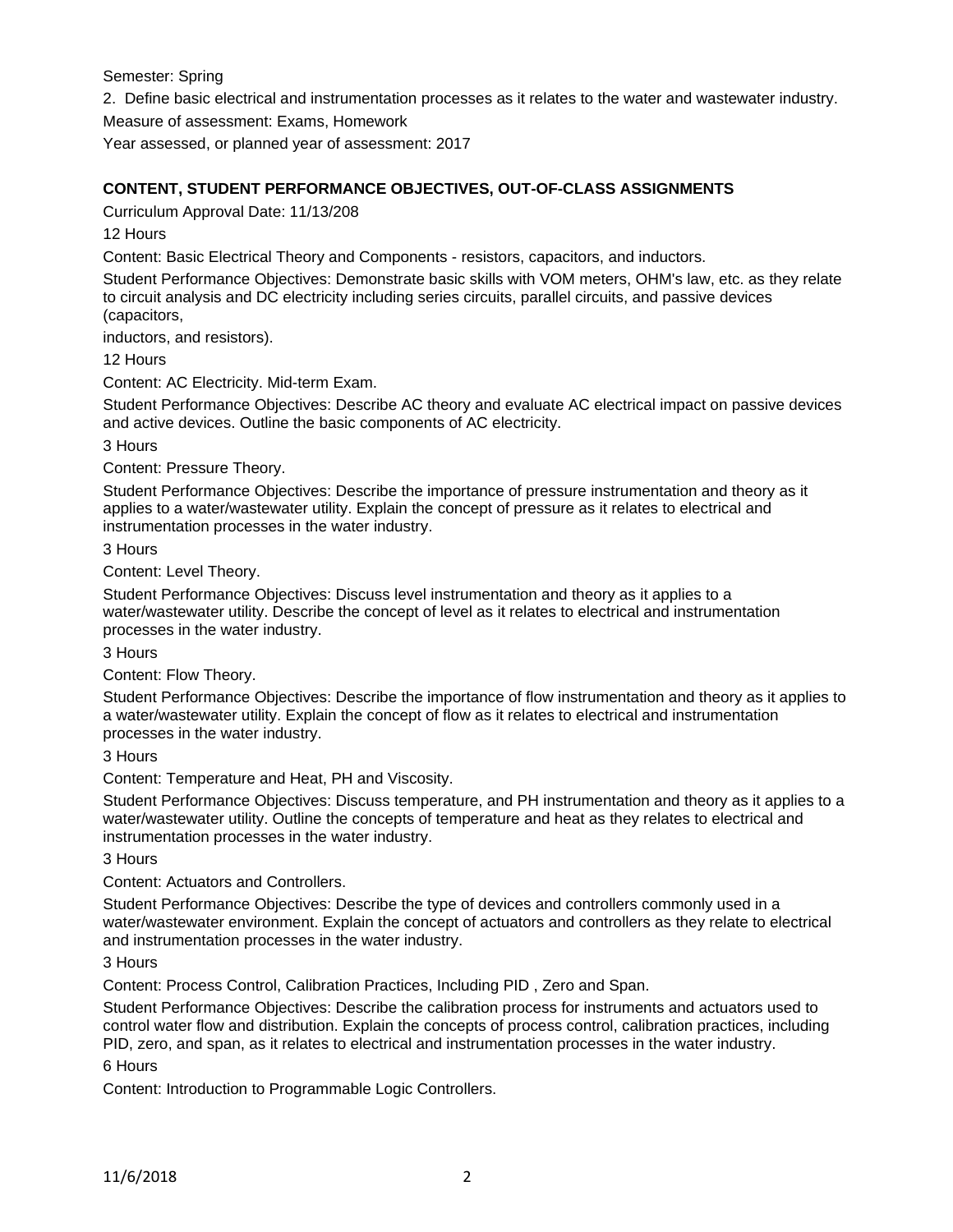Student Performance Objectives: Demonstrate proficiency with PLC programming techniques. Describe the roles of programmable logic controllers as they relate to electrical and instrumentation processes in the water industry.

3 Hours

Content: Supervisory Systems and Data Acquisition (SCADA).

Student Performance Objectives: Describe the use of SCADA systems and applications in the water/wastewater utilities. Describe the role of Supervisory Systems and Data Acquisition (SCADA) in the water industry.

2 Hours

#### **METHODS OF INSTRUCTION:**

Lecture, Discussion, Multi-media

### **OUT OF CLASS ASSIGNMENTS:**

Required Outside Hours: 24

Assignment Description: Out-of-Class Assignments: Read Chapter 2 Dunn Book. Complete homework assignments for DC electrical theory.

Required Outside Hours: 24

Assignment Description: Out-of-Class Assignments: Read Chapter 3 of Dunn Book. Complete homework assignments for AC theory. Study for midterm.

Required Outside Hours: 6

Assignment Description: Out-of-Class Assignments: Read Chapter 5 of Dunn Book. Answer study guide questions if provided.

Required Outside Hours: 6

Assignment Description: Out-of-Class Assignments: Read Chapter 6 of Dunn Book. Answer study guide questions if provided.

Required Outside Hours: 6

Assignment Description: Out-of-Class Assignments: Read Chapter 7 of Dunn Book. Answer study guide questions if provided.

Required Outside Hours: 6

Assignment Description: Out-of-Class Assignments: Read Chapters 8, 9 of Dunn Book. Answer study guide questions if provided.

Required Outside Hours: 6

Assignment Description: Out-of-Class Assignments: Read Chapter 3 of Dunn Book. Answer study guide questions if provided.

Required Outside Hours: 6

Assignment Description: Out-of-Class Assignments: Read Chapter 14 of Dunn Book. Answer study guide questions if provided.

Required Outside Hours: 12

Assignment Description: Out-of-Class Assignments: Read Chapters 1, 2, 3 of Bolton Book. Answer study guide questions if provided. Study for final.

Required Outside Hours: 6

Assignment Description: Out-of-Class Assignments: Read Chapter 4 of Bolton Book. Answer study guide questions if provided. Study for final.

# **METHODS OF EVALUATION:**

Writing assignments

Percent of total grade: 0.00 %

Course primarily involves skill demonstration or problem solving

Problem-solving assignments

Percent of total grade: 40.00 %

Percent range of total grade: 30% to 50% Homework Problems, Quizzes, Exams

11/6/2018 3